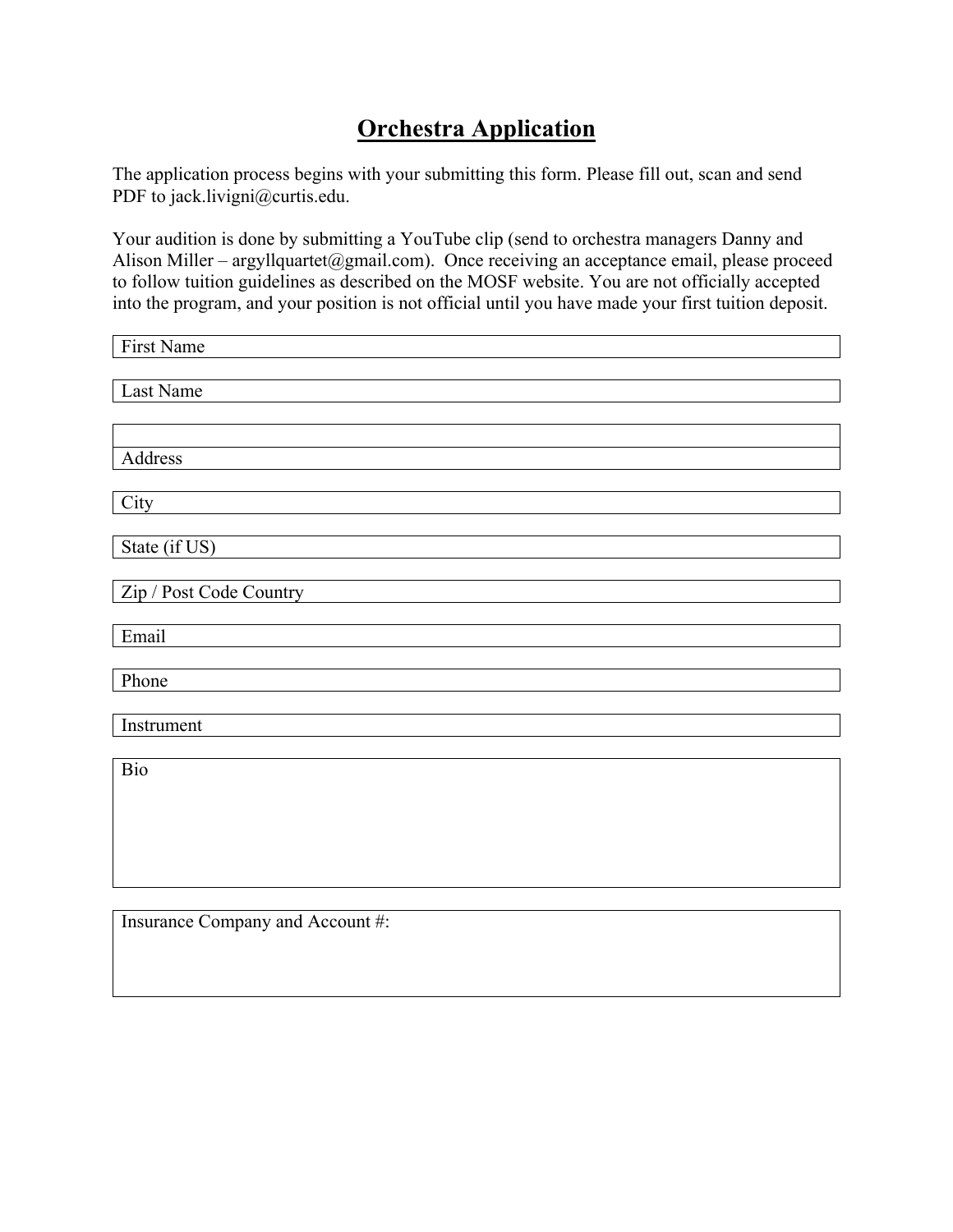## **Agreement with Mediterranean Opera Studio & Festival**

I understand Mediterranean Opera Studio and Festival is not responsible for the expenses of any illness or accident that I may incur while attending the program.

I understand Mediterranean Opera Studio and Festival will not provide refund of tuition FOR ANY REASON (including illness that would prevent my studies and/or performance) and that once I apply and pay tuition there are no refunds for any reason.

I acknowledge Mediterranean Opera Studio and Festival's invitation to secure insurance for sickness, accidents, and tuition/travel reimbursement (CFAR insurance).

I certify that I am in good health and have no physical or psychiatric condition that would prevent me from attending or enduring the rigors of this program, and I understand that the schedule for rehearsals, staging, and performances is extremely rigorous, and I will comply with scheduling as set forth by MOSF.

Furthermore, I agree to use my personal medical insurance as my medical coverage payment if I seek medical attention including emergency room or hospitalization and that Mediterranean Opera Studio and Festival is not responsible for any of these medical costs.

I consent to emergency medical treatment in the event such care is required.

Initial here to accept above \_\_\_\_\_\_\_

## **Rules and Code**

1) I will accept housing arrangements made by Mediterranean Opera Studio and Festival, the cost of which is included in my tuition. Legally I accept that I will be the sole responsible party for any damage I cause in the living quarters, and for additional expenses incurred in relation to my room. I also understand that should I leave the program early, or am expelled from the program, there will be no reimbursement for tuition, including housing costs.

2) I agree that I am financially responsible for any losses incurred by Mediterranean Opera Studio and Festival resulting from my actions and will indemnify and compensate Mediterranean Opera Studio and Festival for any costs incurred as a result of loss or damage caused by myself during the duration of the program.

3) I understand and accept that unforeseen circumstances (such as illness, disease, or travel restrictions) could lead to conductors or guest artists being incapable of fulfilling their agreed upon duties, performing venues becoming unavailable, or singers in shows being unable or unavailable to perform, in which case Mediterranean Opera Studio and Festival will strive to remedy and adjust programming, and you agree to accept their efforts.

4) I agree to behave honorably, to be respectful and courteous toward fellow musicians and instructors, to be punctual to assigned rehearsals, training, and performance, and to conduct myself in a way that promotes my health during the course of the program (including avoiding